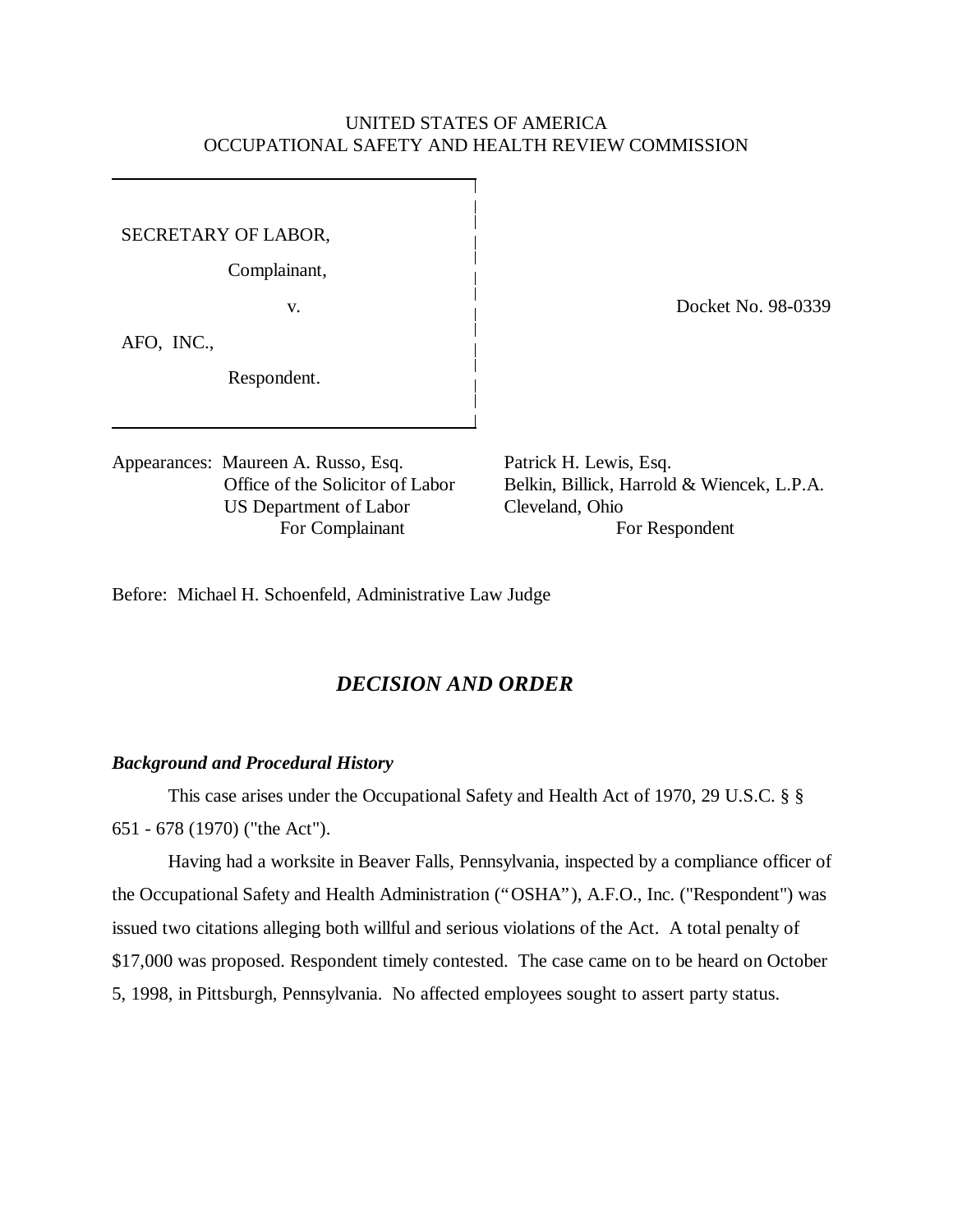## *Jurisdiction*

Complainant alleges and Respondent does not deny that it is an employer. Respondent does not deny that it uses tools, equipment and supplies which have moved in interstate commerce and conducts a business affecting interstate commerce.

I thus find that the Commission has jurisdiction over the parties and the subject matter.

## *Discussion*

The parties announced at the hearing that in accordance with Commission Rule 100, 29 C.F.R. § 2200.100, a settlement had been reached.

The terms of the settlement have been reduced to writing and have been submitted. The terms of the settlement meet the requirements of Commission Rule 100(b), 29 C.F.R. § 2200.100(b). Accordingly, the settlement is approved under 5 U.S.C.  $\S$  554(c)(1) and Commission Rule 100. The terms of the stipulated settlement are incorporated, in their entirety, by reference in this order.

Washington, DC

*Michael H. Schoenfeld Dated: Judge, OSHRC*

*\_\_\_\_\_\_\_\_\_\_\_\_\_\_\_\_\_\_\_\_\_\_\_\_\_\_\_\_*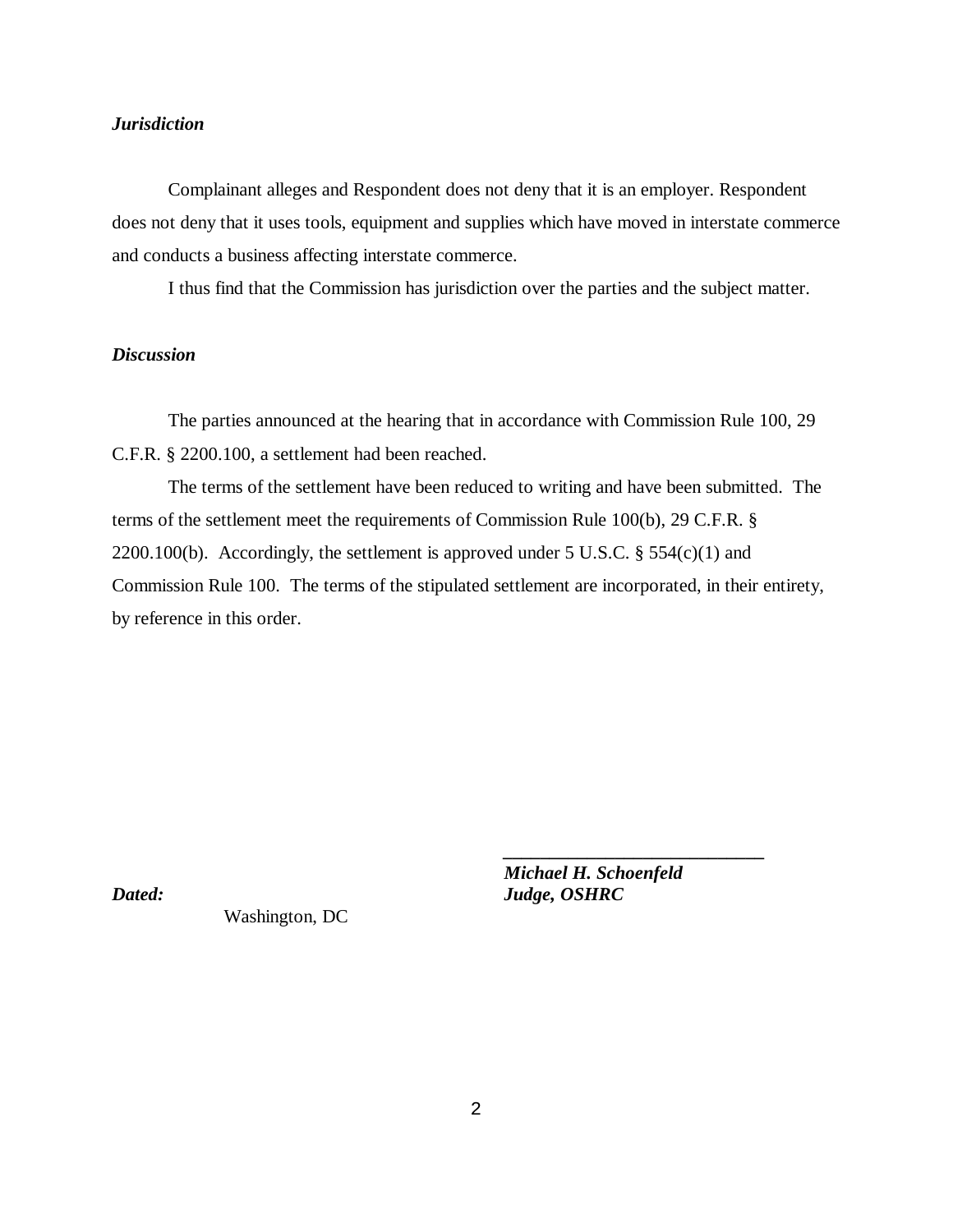SECRETARY OF LABOR,

Complainant,

v. 6 0SHRC DOCKET NO. 98-0339

AFO, INC.,

Respondent.

#### **STIPULATION AND SETTLEMENT AGREEMENT**

WHEREAS, the United States Department of Labor has cited Respondent, AFO, INC. ("Respondent") with a violation of the Occupational Safety and Health Act ("Act") of 1970; and

WHEREAS, Respondent has contested this citation and denied the allegations contained in the Complaint issued by the Complainant, Secretary of Labor ("Complainant"), because it does not believe it violated the Act and/or believes that it has good and sufficient defenses; and

WHEREAS, no employees or employee representatives have elected party status, and Complainant and Respondent now desire to settle this matter because Complainant believes that this settlement effectuates the purposes of the Act and Respondent desires to avoid the costs of protracted litigation;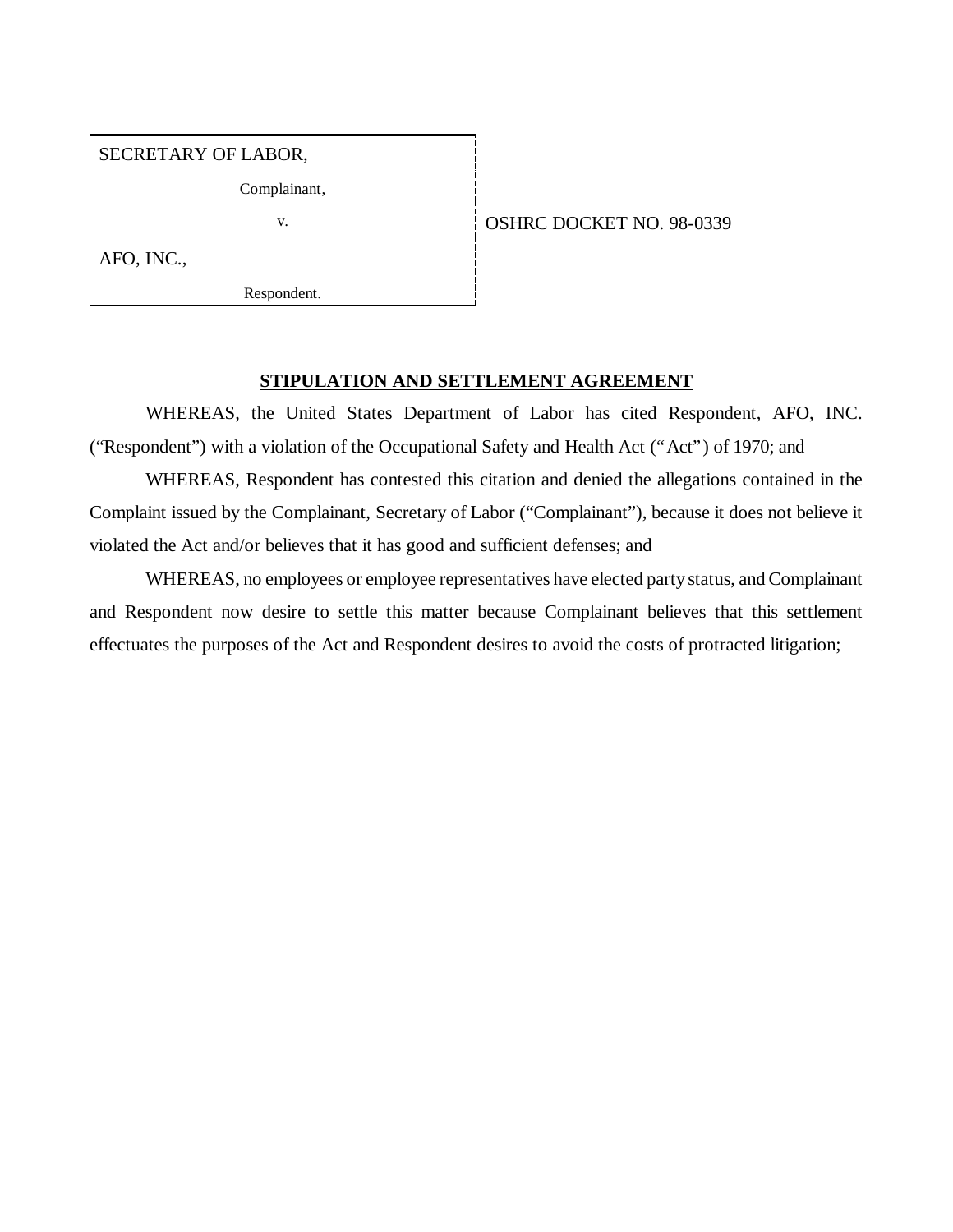NOW, THEREFORE, Complainant and Respondent agree to the full settlement and disposition of the issues in this proceeding as follows:

1. In connection with Citation No. 2, Items 1a, 1b, and 1c, Complainant hereby modifies the Citation from a willful violation to a violation under Section 17 of the Act. The penalty proposed for Citation Number 2, Items 1a, 1b, and 1c shall remain unchanged;

2. Respondent hereby withdraws its notice of contest with respect to the preceding citation as herein modified;

2a. In connection with Citation Number 2, Items 1a and 1b shall be modified from a willful violation to a violation under Section 17 of the Act. The proposed penalty for Citation Number 2, Items 1a and 1b shall remain unchanged;

3. Respondent agrees to pay the \$17,000.00 penalty assessed, to be paid thirty (30) days after docketing by the Commission of a final order;

4. Respondent, by its execution of this Stipulation and Settlement Agreement, shall not be deemed to agree with any factual assertion or legal theory made by the Complainant in this matter;

5. The parties agree that none of the foregoing agreements, statements, stipulations and actions taken by Respondent shall be deemed an admission by Respondent of the allegations contained in the citations, notifications of penalty or complaint herein. The parties agree that the Citation and Notification of Penalty, Complaint, Answer, Stipulated Settlement, Respondent's Notice of Contest, Respondent's Notice of Contest, Respondent's Withdrawal of its Notice of Contest, Respondent's failure to continue to contest, Respondent's payment of any penalty and the Commission's final order entered herein shall not constitute any evidence or admission upon the part of the Respondent, nor is it the parties' intention that the foregoing document be admitted into evidence, in whole or in part, in any proceeding or litigation in any Court, agency or forum, except in proceedings brought directly under the Act by the Secretary of Labor, inasmuch as the contents of the stipulated settlement are for the exclusive benefit of the parties hereto; nor shall they constitute an admission upon the part of the Respondent that any of the conditions alleged in the Citations or Complaint existed or were the cause, or a cause, proximate or otherwise, of any accident, or damages, if any, resulting therefrom;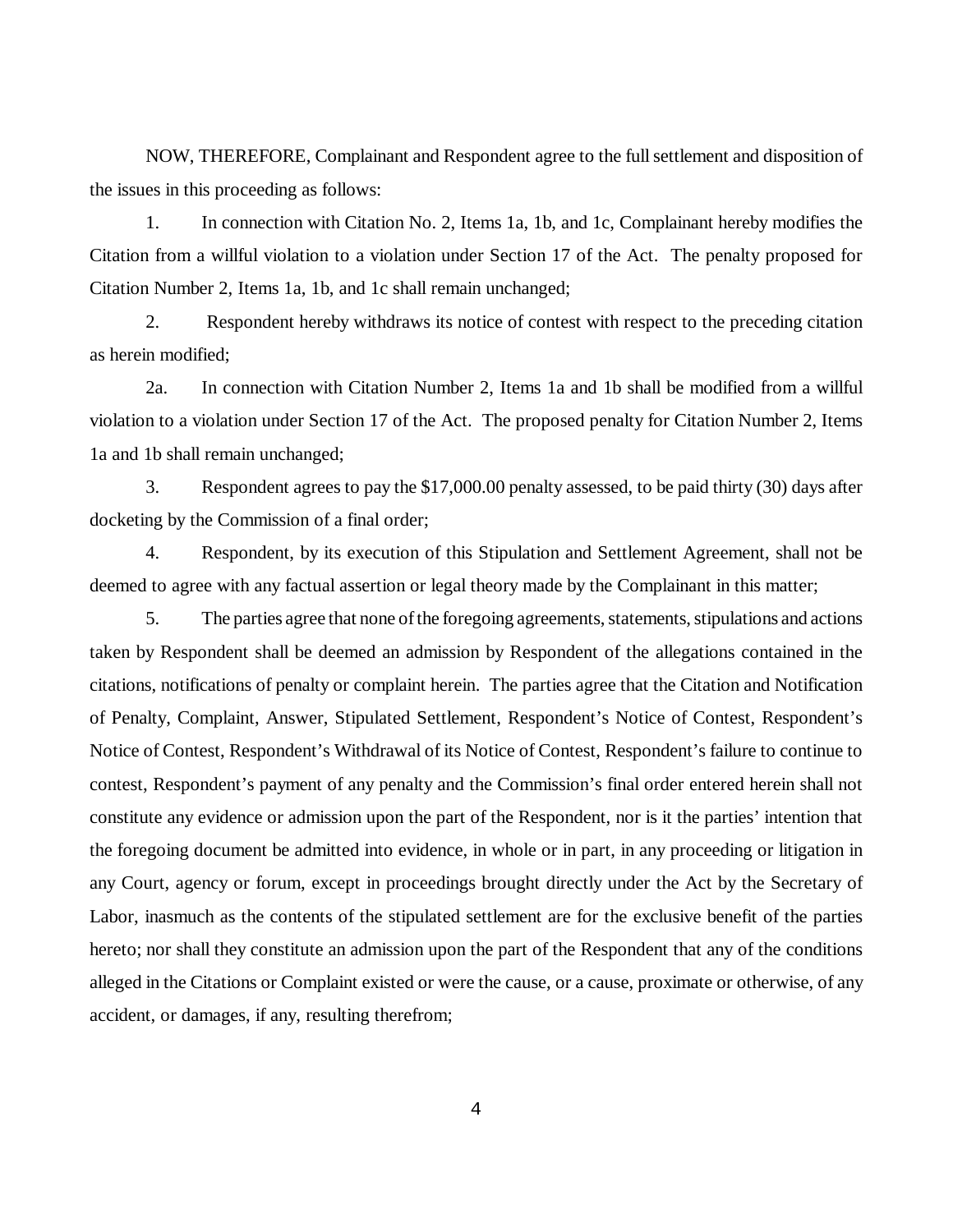6. Respondent avers that the conditions alleged as the basis for the Citation have been abated.

7. Each party agrees to bear its own attorney fees, costs, and other expenses incurred by such party in connection with any stage of the above-referenced proceeding including, but not limited to, attorney fees which may be available under the Equal Access to Justice Act, as amended;

8. The parties agree to the entry of a final order consistent with the terms of this agreement; and

9. Respondent hereby certifies that a copy of this Agreement was posted at its offices on this 26 day of October, 1998.

 $\overline{a}$ 

For Respondent For Complainant

Attorney for Respondent Attorney for Complainant Belkin, Billick, Harrold & U.S. Department of Labor Commerce Park IV, Suite 450 3535 Market Street 23240 Chagrin Blvd. Philadelphia, PA 19104 Cleveland, OH 44122 (215) 596-5171 (216) 831-3377

PATRICK H. LEWIS MAUREEN RUSSO Wiencek Co., L.P.A. Room 14480, Gateway Building

OF COUNSEL:

**DEBORAH R. PIERCE** Regional Solicitor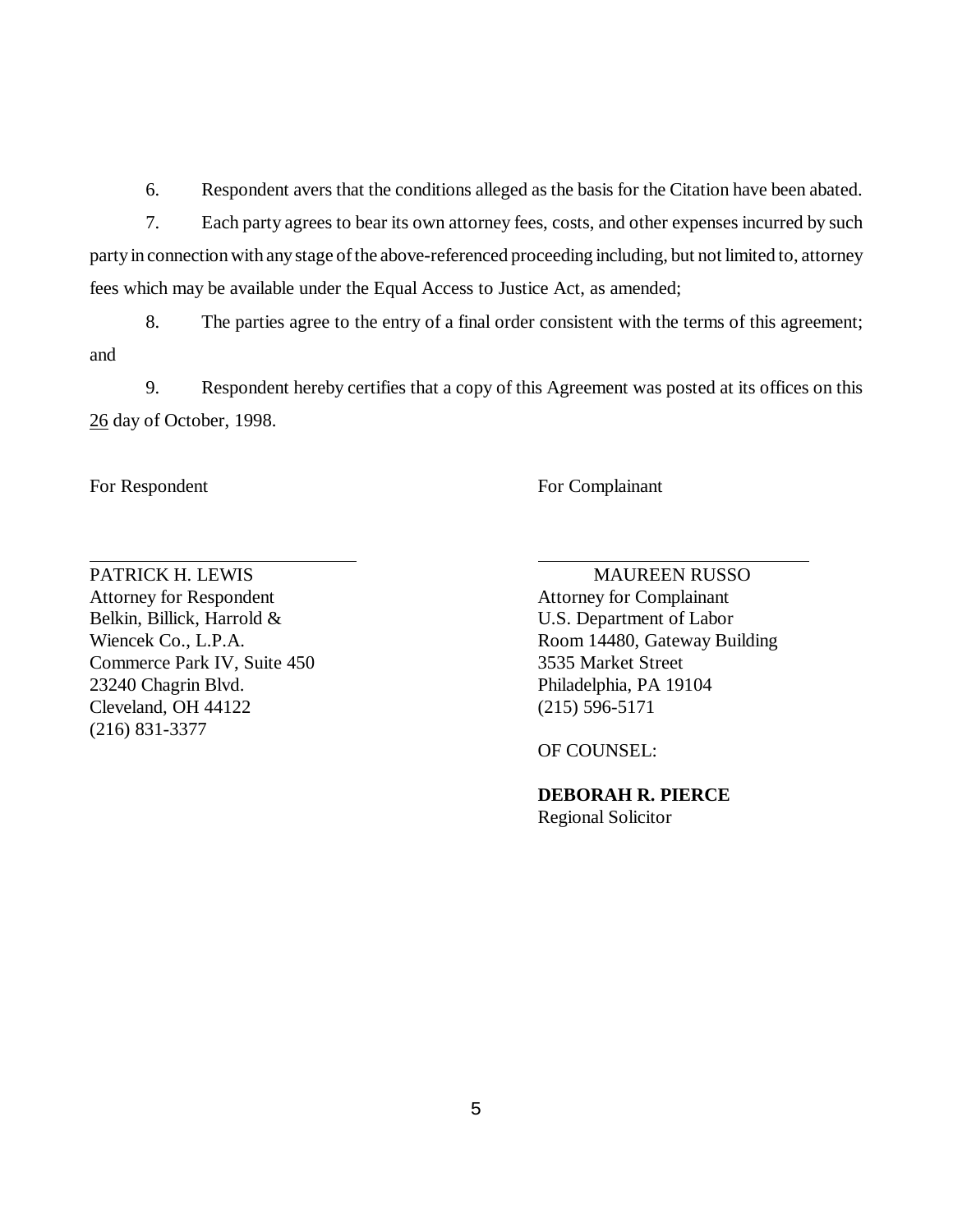#### NOTICE

Any party (including any authorized employee representative of affected employees and any affected employee not represented by an authorized representative) who has any objection to the entry of an order as set forth should communicate such objection within ten (10) days of the posting of this Agreement to:

> The Honorable Michael H. Schoenfeld Administrative Law Judge Occupational Safety and Health Review Commission One Lafayette Centre 1120 20th Street, 9th Floor Washington, D.C. 20036-3419

A copy of said objection should also be sent to:

Maureen Russo, Trial Attorney U.S. Department of Labor Room 14480, Gateway Building 3535 Market Street Philadelphia, PA 19104

and

Patrick H. Lewis, Esq. Belkin, Billick, Harrold & Wiencek Co., L.P.A. Commerce Park IV, Suite 450 23240 Chagrin Blvd. Cleveland, OH 44122